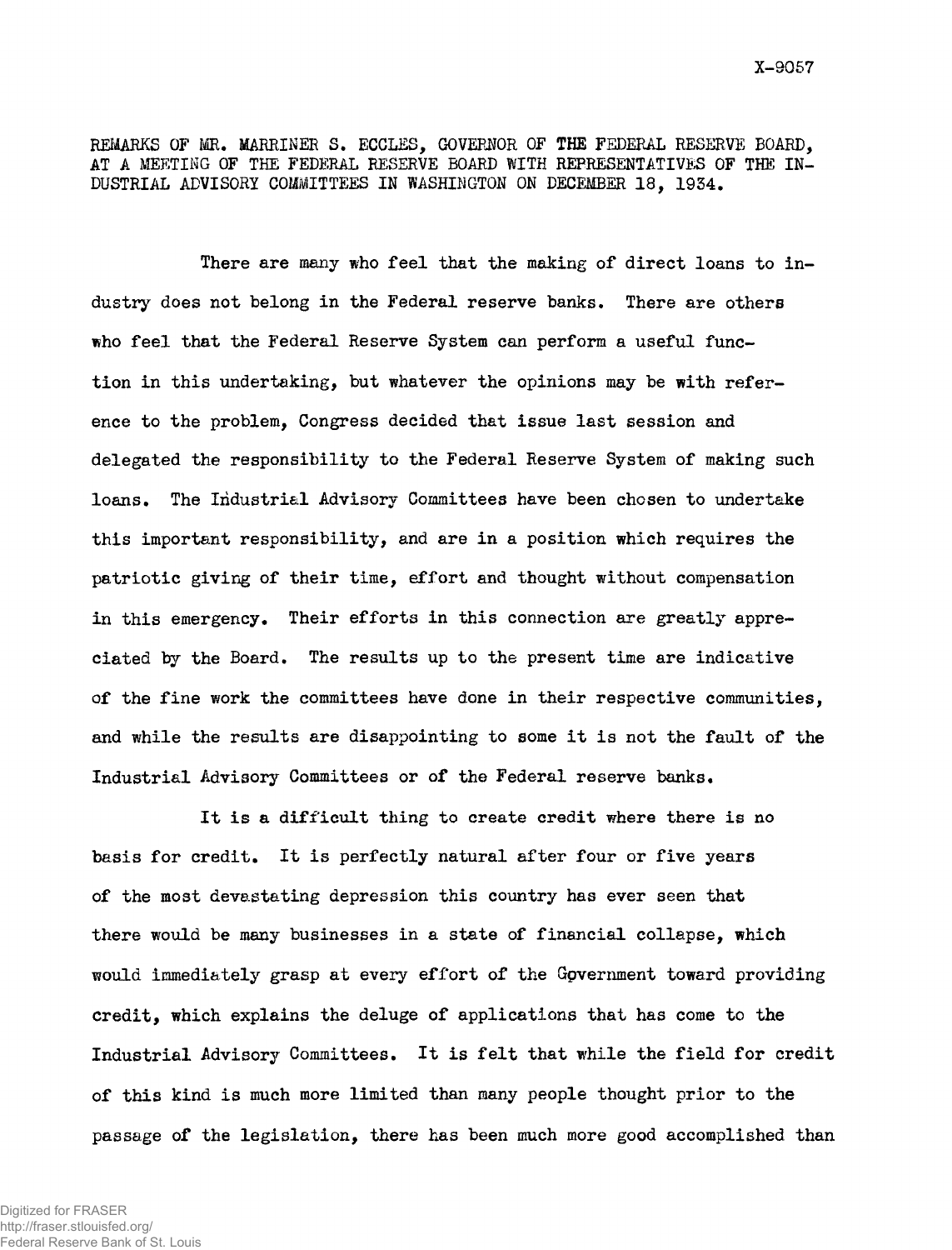$-2 -$ 

is indicated by the actual volume of loans approved. The program of direct lending has caused the banks to give more consideration to credits than they would have been inclined to give in the past. It has also tended to relieve the pressure being exerted for the liquidation of outstanding credits, so that it is difficult to measure the amount of total credit that has been carried that otherwise would have been retired, or the amount of new credit that the banks have extended which possibly would not have been extended had it not been for this legislation. There have been a number of cases where the committees have done very valuable work in advising companies with reference to changes they could make in management and policy.

All that the committees can do is to do the best they can and attempt to develop as many loans in the respective communities as it is possible to develop, being as liberal in their interpretation of eligible credit as it is possible to be. Inasmuch as the country is in a condition of general business depression, an improvement in business volume, prices and profits over a period of time can be expected, the banks can be more liberal in the extension of credit than they could be if the country was at the peak of prosperity facing the credit dangers inherent in a period of deflation. It would be better to err on the side of liberality in the present situation than on the side of conservatism. While the banks do not want to incur losses knowingly, it is not expected that no losses will result. The Federal Reserve System should be prepared to show that their policy has been liberal, that the borrower has been given the benefit of the doubt, and that the Federal reserve banks have been willing to assume every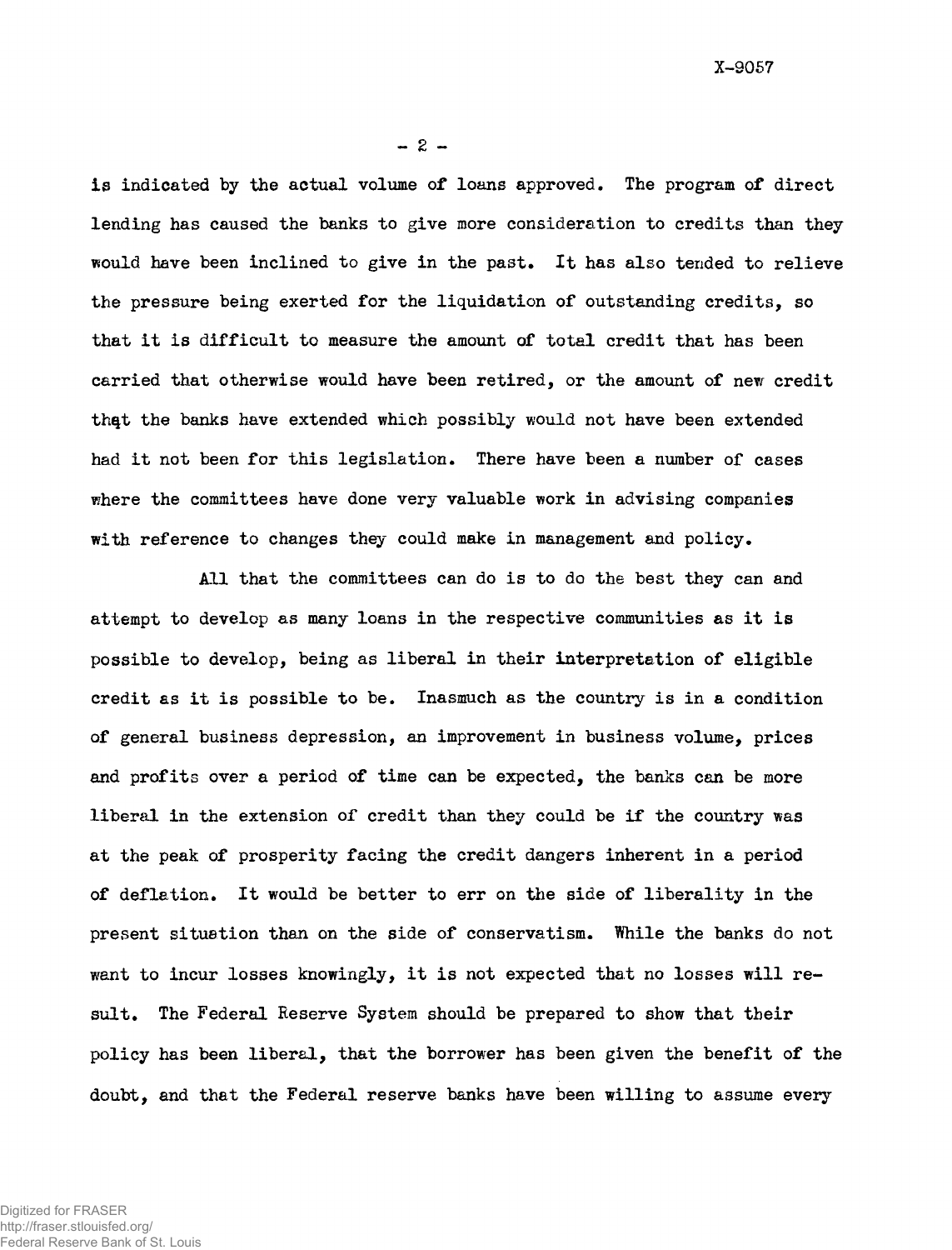$-3 -$ 

reasonable risk.

Most individual banks cannot take any substantial losses without becoming insolvent and the earnings of the banks are so low at the present time that they are not in a position to take losses, whereas the Federal reserve banks can, without disaster, assume a greater risk than the private bank. If losses do develop they are socialized, and do not tend to destroy the banking system as do the losses in individual banks which cause the banks to close.

Bankers have a three fold duty. They must safeguard the funds of their depositors, and they must safeguard the principal and earn dividends for their stockholders. They are charged in a very large measure with a more important responsibility than either of the above, that of creating and extinguishing that part of the country's money supply represented by checking accounts. This last duty to the community at large is often overlooked. A contraction of loans and investments which may be desirable on individual grounds, may be undesirable from the viewpoint of the country as a whole for the reason that a contraction of loans involves also a contraction of deposit money or deposit currency. In the process of liquidation from 1929 to 1955 approximately one-third of the total deposits of the country was so extinguished. The process of recovery requires that a substantial part of this lost deposit currency be replaced. This can be done if the banking system as a whole will expand its loans and investments. In the event that the banking system fails to do this the Government is then forced to supply the deficiency. That can be supplied through Government financing and budgetary deficits, the banks constantly increasing their investments in Government bonds. If the banks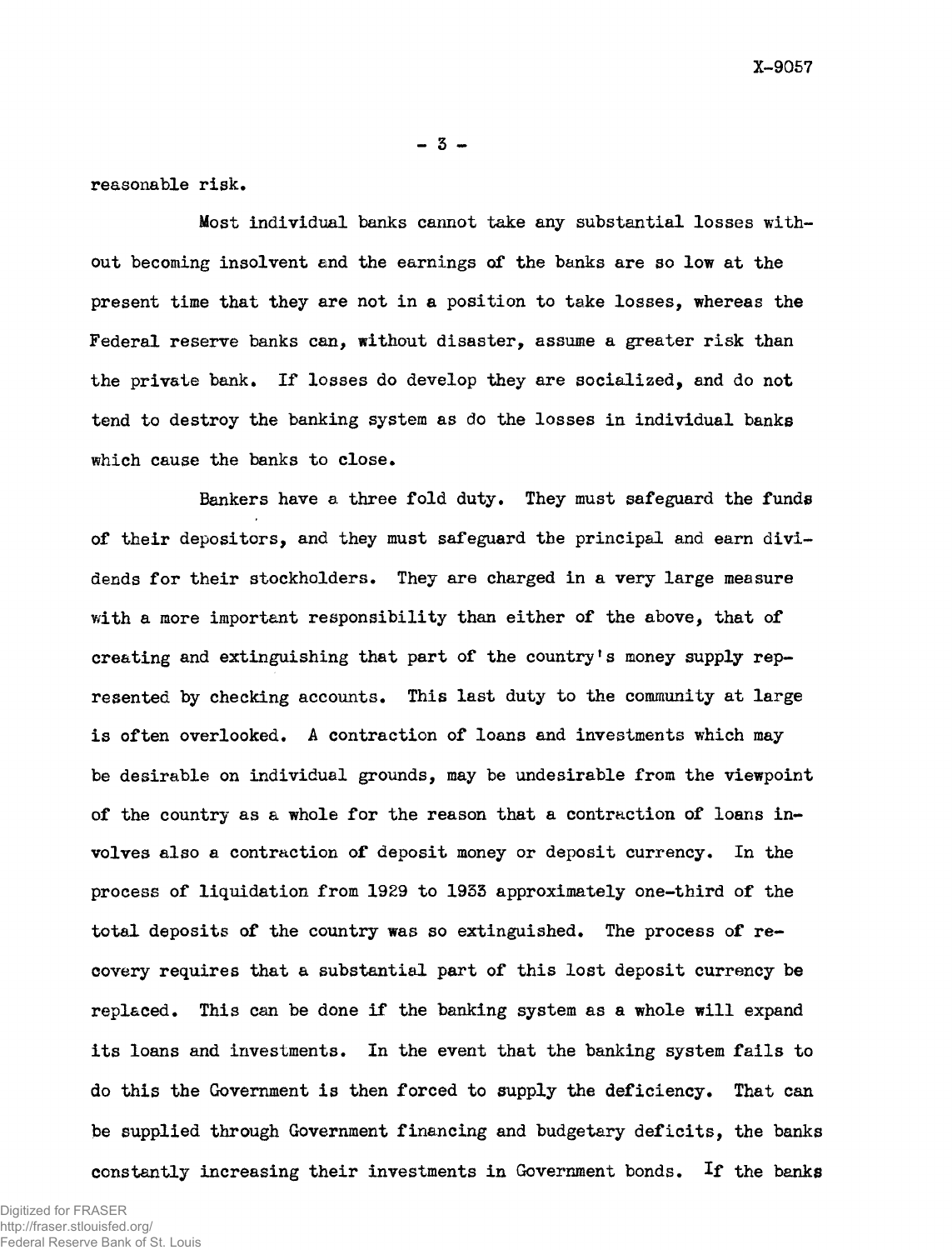$-4 -$ 

Tail to take Government bonds, and fail to increase loans and investments, the deficiency must be supplied either through the Federal Reserve System buying such bonds as are required, the creation of a central bank upon the failure of the Federal reserve banks to take the bonds, or the issuance of currency by the Government. The desirable way is to do it through the private banking system to the greatest extent possible, but it cannot be done and it will not be done if the bankers feel that the banks are unsound unless they are liquid. We found in the depression that there is no such thing as liquidity except in the case of paper which can be converted into currency through rediscounting with the Federal reserve banks, and what appeared to be a sound bond with an \$85,000,000,000 national income appeared to be perfectly unsound with a  $$50,000,000,000$  income.

Bankers have insisted, and there can be no question of their sincerity, that they are willing and anxious to make good commercial loans. But that is not enough. We must frankly face the fact that the supply of such loans is not sufficient both to offset the liquidation of old loans and to bring about the requisite expansion of total assets and deposits. Even in 1929 commercial loans eligible for rediscounting at the Federal reserve banks comprised only 12.7% of the member banks' total earning assets. At the present they are less than 8%. Bankers cannot confine themselves to such loans and still supply an adequate amount of deposit currency. In other words, if the bankers of this country are to perform their money supplying functions satisfactorily they must be prepared to increase their earnings. assets other than commercial loans. It is true that the banks have increased their holdings of Government securities by approximately five billion dollars,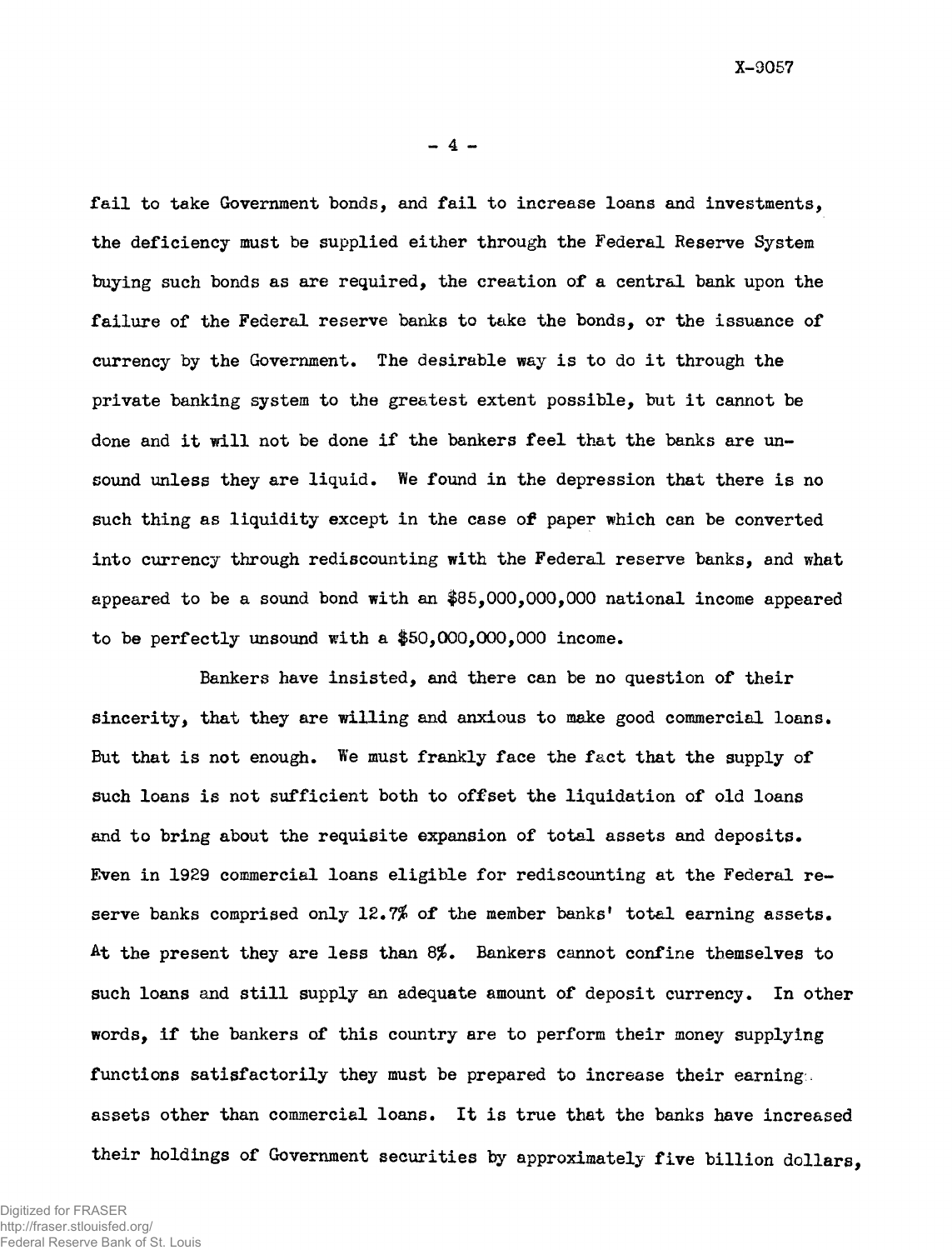$-5 -$ 

however, even with this increase the contraction of all loans and investments has been about \$18,000,000,000 since 1929. I should, however, like to see banks increase their holdings of other investments, sound real estate mortgage loans and local loans of good security but with a maturity much longer than six months.

I would not make the suggestion if I thought that it would prove detrimental to the interests of the depositors or stockholders of banks. I appreciate thoroughly the harrowing nature of the bankers' experiences with frozen assets in the past. It is possible, however, that wrong lessons are being drawn from our 1929 to 1933 banking experiences. Superficially, the trouble may have appeared to have been lack of sufficient liquidity. But no banking system can be both liquid enough to pay off any substantial amount of its deposits at a moment's notice and at the same time serve the country by providing the amount of money necessary for business stability. Fundamentally, the real trouble lay in the circumstances that gave rise to the need of great liquidity. These circumstances are now happily past and hence the need of great liquidity is obviated. The insurance of bank deposits is designed to protect the banks from runs. Banks may lose deposits to other banks, but as a system they are going to gain rather than lose deposits. We have the will and, we believe, possess the power to prevent the recurrence of widespread liquidation and the collapse of values that have characterized recent years.

If we can get the private credit system to function in the field of mortgage loans, we will go a long way toward causing the private banking structure to occupy the place that it was designed to occupy. If the banks fail to do that, then it becomes inevitable that the Government must continue